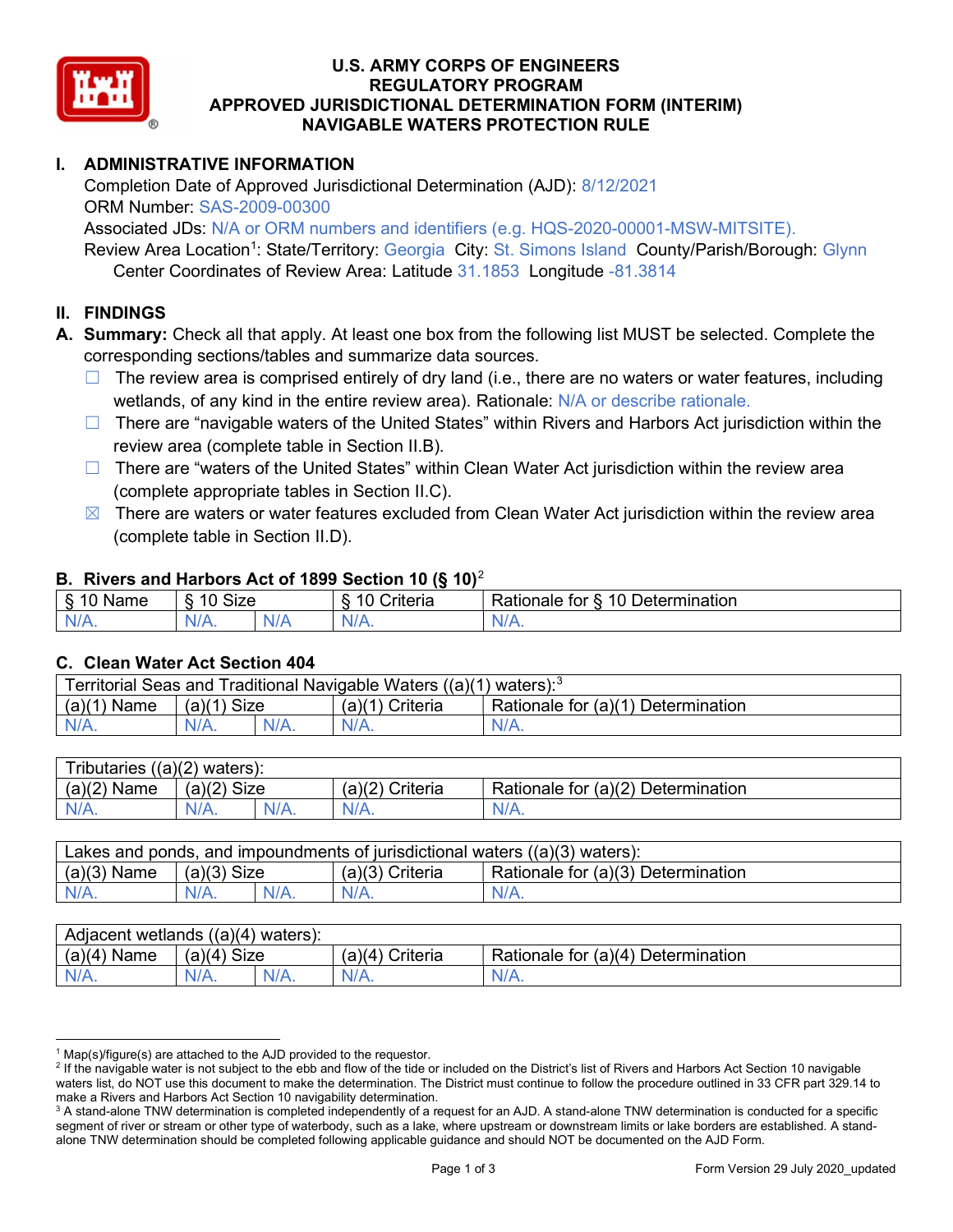

### U.S. ARMY CORPS OF ENGINEERS APPROVED JURISDICTIONAL DETERMINATION FORM (INTERIM) NAVIGABLE WATERS PROTECTION RULE REGULATORY PROGRAM

# D. Excluded Waters or Features

| Excluded waters $((b)(1) - (b)(12))$ : <sup>4</sup> |                       |                  |                                    |                                                                                                                                                                                                                                                                                                                                                                                                                                                                                                                                                                                                                 |  |  |
|-----------------------------------------------------|-----------------------|------------------|------------------------------------|-----------------------------------------------------------------------------------------------------------------------------------------------------------------------------------------------------------------------------------------------------------------------------------------------------------------------------------------------------------------------------------------------------------------------------------------------------------------------------------------------------------------------------------------------------------------------------------------------------------------|--|--|
| <b>Exclusion Name</b>                               | <b>Exclusion Size</b> |                  | Exclusion <sup>5</sup>             | Rationale for Exclusion Determination                                                                                                                                                                                                                                                                                                                                                                                                                                                                                                                                                                           |  |  |
| Non-adjacent<br><b>Wetland A</b>                    | 1.96                  | $\text{acre}(s)$ | $(b)(1)$ Non-<br>adjacent wetland. | Wetland A is not adjacent to an $(a)(1)-(a)(3)$<br>water as defined by NWPR. Wetland A does not<br>abut an $(a)(1)-(a)(3)$ waters. Wetland A is not<br>physically separated from an $(a)(1)-(a)(3)$ water<br>by only a berm, bank, dune, or similar natural<br>feature. Wetland A is not inundated by flooding<br>from an $(a)(1)-(a)(3)$ water in a typical year.<br>Wetland A is not physically separated from an<br>$(a)(1)-(a)(3)$ water by only an artificial structure<br>allowing for a direct hydrologic surface<br>connection between the wetland and an (a)(1)-<br>$(a)(3)$ water in a typical year." |  |  |

## III. SUPPORTING INFORMATION

- A. Select/enter all resources that were used to aid in this determination and attach data/maps to this document and/or references/citations in the administrative record, as appropriate.
	- $\boxtimes$  Information submitted by, or on behalf of, the applicant/consultant: AJD request submitted to the Corps
	- on 05-06-2021 by Resource and Land Consultants.

 This information is sufficient for purposes of this AJD. Rationale: n/a

- $\Box$  Data sheets prepared by the Corps: Title(s) and/or date(s).
- ☒ Photographs: Aerial and Other: Google imagery and Site Visit photos dated 11/17/2020
- ☒ Corps site visit(s) conducted on: 11/17/2020
- ☒ Previous Jurisdictional Determinations (AJDs or PJDs): 980000150
- ⊠ Antecedent Precipitation Tool: *provide detailed discussion in Section III.B*.
- ☒ USDA NRCS Soil Survey: Figure 3 dated 04/06/2021
- ☒ USFWS NWI maps: Figure 4 dated 04/06/2021
- ☒ USGS topographic maps: Figure 2 dated 04/06/2021

#### Other data sources used to aid in this determination:

| Data Source (select)              | Name and/or date and other relevant information  |
|-----------------------------------|--------------------------------------------------|
| <b>USGS Sources</b>               | N/A                                              |
| <b>USDA Sources</b>               | N/A                                              |
| <b>NOAA Sources</b>               | LIDAR Figure 7 dated 04/06/2021                  |
| <b>USACE Sources</b>              | $N/A$ .                                          |
| <b>State/Local/Tribal Sources</b> | N/A                                              |
| <b>Other Sources</b>              | 2018 NAIP Ortho Aerial Figure 5 dated 04/06/2021 |

 $^4$  Some excluded waters, such as (b)(2) and (b)(4), may not be specifically identified on the AJD form unless a requestor specifically asks a Corps district to do so. Corps districts may, in case-by-case instances, choose to identify some or all of these waters within the review area.

 $^5$  Because of the broad nature of the (b)(1) exclusion and in an effort to collect data on specific types of waters that would be covered by the (b)(1) exclusion, four sub-categories of (b)(1) exclusions were administratively created for the purposes of the AJD Form. These four sub-categories are not new exclusions, but are simply administrative distinctions and remain (b)(1) exclusions as defined by the NWPR.